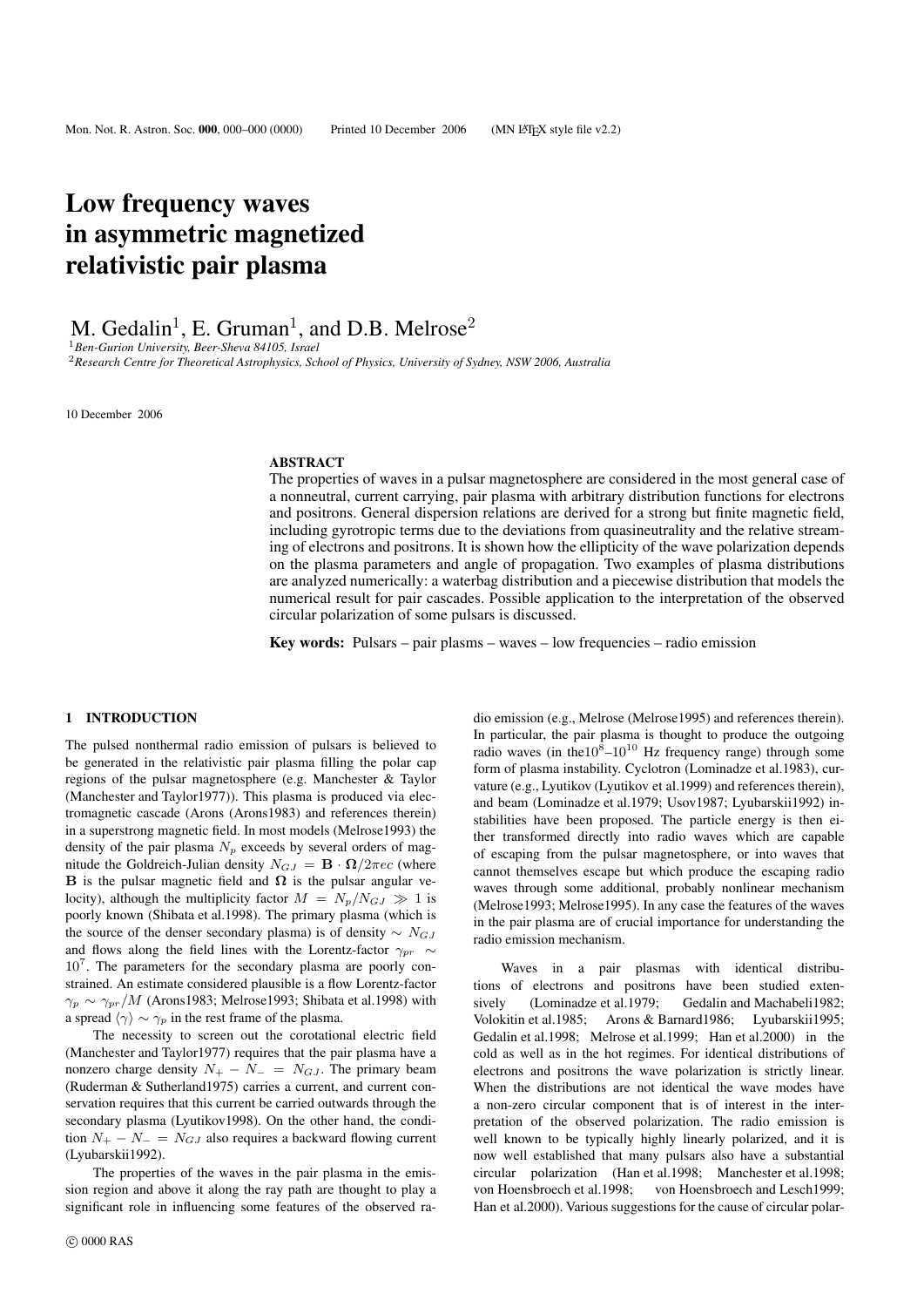ization have been proposed. Specific suggestions use wave mode coupling due to the rotation (Radhakrishnan & Rankin1990; Lyubarskii & Petrova1999), refer to specific characteristics of the emission mechanism (Gil and Snakowski1990a; Gil and Snakowski1990b; Radhakrishnan & Rankin1990; Gangadhara1997; Lyutikov et al.1999), consider propagation effects (Petrova & Lyubarskii2000) or invoke nonlinear interactions (Lyutikov1999). Cheng & Ruderman (Cheng and Ruderman1977) and later Arons & Barnard (Arons & Barnard1986) suggested that the polarization may be associated with the properties of the natural wave modes in the plasma. The ellipticity of the waves in a pair plasma is nonzero if the plasma is nonneutral or if it carries a current along the magnetic field. Wave properties in a current carrying, relativistic pair plasma have been considered by Lyutikov (Lyutikov1998) for the special case where the plasma is neutral in its rest frame with a relativistic thermal (Jüttner) distribution.

In the present paper we study the effects on the wave properties of nonzero charge and current densities in a strongly magnetized, highly relativistic pair plasma with arbitrary distribution functions for the electrons and positrons. We do not assume that the charge density vanishes in either the pulsar frame or in the plasma rest frames. (Zero charge density and nonzero current density in one frame imply nonzero charge and current densities in the other frame.) We show that these conditions imply that waves with phase speed close to the speed of light speed can be substantially elliptically polarized. We study the dependence of the elliptical polarization on the plasma parameters. We illustrate the analysis with two numerical examples of different distributions. One is a waterbag distribution: it has been shown (Gedalin et al.1998; Melrose et al.1999) that this provides a semiquantitatively correct description of the wave features apart of their damping rates. The other distribution that we choose is a piecewise continuous model for the distributions found in pair cascade calculations (Daugherty & Harding1982).

In section 2 we describe the plasma conditions from the point of view of the pulsar and plasma rest frames. The general dielectric tensor and dispersion relation are given in section 3. The wave features are summarizes in Section 4 in the infinite magnetic field limit. The generalization to a finite magnetic field, including wave polarization, is considered in section 5. The dielectric tensor is evaluated for the waterbag distribution in section 6. In section 7 we present results for the distribution that simulates the results of pair cascade calculations (Daugherty & Harding1982). We discuss the results in section 9.

### 2 PULSAR CONDITIONS

The plasma which fills the pulsar magnetosphere is produced in a electromagnetic cascade beginning most probably with (primary) charge particle acceleration along the magnetic field lines in the polar gap up to very high energies  $\gamma_{pr} \sim 10^7$ . While moving along the curved magnetic field lines the primary particles emit high energy curvature photons that, in turn, produce electron-positron plasma pairs. Alternatively the high-energy photons may be produced by Compton scattering of thermal photons from the polar cap surface (Zhang & Harding2000). This copious pair production develops in an explosive way and a relativistic dense plasma is produced in a narrow layer known as the pair production front (Arons1983), behind which a dense secondary plasma is formed. It had been thought that this dense secondary plasma would screen out the parallel electric field, but serious doubts have been raised as to whether this is possible (Shibata et al.1998).

The secondary plasma parameters depend on the details of the polar gap structure, in particular, on the electric field, the height of acceleration region and the geometry of the magnetic field (which affects both the generation of the curvature photons and also the details of the secondary pair production (Arons1983)). The density of primary particles just below the pair production front is assumed to be  $N_{pr} \sim N_{GJ}$ . The secondary plasma density is written as  $N_p \sim M N_{GJ}$ , where the multiplicity factor  $M \sim 10^2 - 10^5$  is poorly determined (Shibata et al.1998; Lyutikov1998). For the sake of discussion we assume  $\gamma_p \sim \gamma_{pr}/M$  for the Lorentz-factor of the secondary plasma *bulk flow* in the pulsar frame.

In what follows we use the following notation: all variables measured in the pulsar frame are primed, and non-primed variables refer to the *plasma* rest frame (not necessarily the zero-bulk-flow frame) moving with the Lorentz-factor  $\gamma_p$ . We use the spatial component of the 4-velocity  $\mathbf{u} = \gamma \mathbf{v}/c$  (the definition is valid in both frames), so that, for motion strictly along the magnetic field lines, the transformation rules are

$$
u' = \gamma_p u + u_p \gamma, \qquad \gamma' = \gamma_p \gamma + u_p u,
$$
  
\n
$$
u = \gamma_p u' - u_p \gamma', \qquad \gamma = \gamma_p \gamma' - u_p u',
$$
\n(1)

where  $\gamma = \sqrt{1 + u^2}$  (respectively, for the primed and psubscripted variables). The invariance of the distribution function implies  $f'(u') = f(u)$ .

The production mechanism for the secondary pair plasma implies a distribution function in the pulsar frame that is limited by some  $u'_{\text{min}} \gtrsim 1$  from below and by some  $u'_{\text{max}}$  from above. The 4speed  $u'_{\text{max}}$  is thought to be about an order of magnitude greater than the average  $\langle u' \rangle$ , where it is assumed that the distribution decreases rapidly with energy and that  $u_p$  is high. The corresponding limits in the plasma frame  $u_{\text{min}}$  and  $u_{\text{max}}$  depend on  $\gamma_p$ , namely,  $u_{\text{max}}$  increases with increasing Lorentz factor of the flow. This is illustrated by Figure 1 where the distribution function  $f(u) = \text{const} \gamma^{-3/2}$ ,  $|u| < u_{\text{max}}$  is transformed from the plasma rest frame into the pulsar frame. For  $u_{\text{max}} = -u_{\text{min}} = 1$  and  $u_p = 20$  the distribution in the pulsar frame is limited by  $u'_{\text{min}} \approx 8$  and  $u'_{\text{max}} \approx 48$ . For  $u_{\text{max}} = -u_{\text{min}} = 1$  and  $u_p = 2000$  the limits are  $u'_{\text{min}} \approx 800$  and  $u'_{\text{max}} \approx 4800$ , while choosing  $u_{\text{max}} = -u_{\text{min}} = 10$  with the same  $u_p = 2000$  one gets  $u'_{\text{min}} \approx 100$  and  $u'_{\text{max}} \approx 40000$ . For large multiplicities  $M \sim 10^4 - 10^5$  one has  $u_p \sim 10^2$  so that in the plasma frame  $u_{\text{max}} \sim 1 - 10$ .

For a pulsar with the period of  $P = 0.2$  s and magnetic field on the pole  $B = 10^{12}$  G (Lyutikov1998), the Goldreich-Julian density at the pulsar surface in the polar region is  $N_{GJ} \approx 3.5 \times$  $10^{11}$  cm<sup>-3</sup>. If the multiplicity  $M \sim 10^5$  (the densest case considered), the plasma density in the pulsar frame is  $N' = MN_{GJ}$  $3.5 \times 10^{16}$  cm<sup>-3</sup>. For  $\gamma_p \sim 10^7 M^{-1} \sim 10^2$  the plasma density in the plasma rest frame is  $N \approx N'/\gamma_p \approx 3.5 \times 10^{14} \text{ cm}^{-3}$ , which gives the plasma rest frame plasma frequency of about  $\omega_p = \sqrt{4\pi Ne^2/m} \approx \times 10^{12} \text{ s}^{-1}$ . Thus, the ratio (see below)  $(\omega_p/\Omega)^2 \approx 10^{-14} (R/R_P)^3$  (plasma rest frame), where  $\Omega =$  $eB/mc$  is the gyrofrequency, R is the radius, and  $R_P$  is the pulsar radius. At the light cylinder,  $R = R_L = cP/2\pi \approx 10^3 R_P$ , the ratio  $(\omega_p/\Omega)^2 \sim 10^{-5}$ . For lower multiplicities the plasma density in the plasma frame  $N \propto M/\gamma_p \propto M^2$  may be by 2-5 orders of magnitude lower.

The deviations from quasineutrality in the pulsar frame imply  $\rho' / N' e \sim 1 / M$  (Manchester and Taylor1977). The current density is also determined by the same parameter  $j'/N'ec \sim 1/M$ (Lyubarskii1992; Lyutikov1998). The charge density and current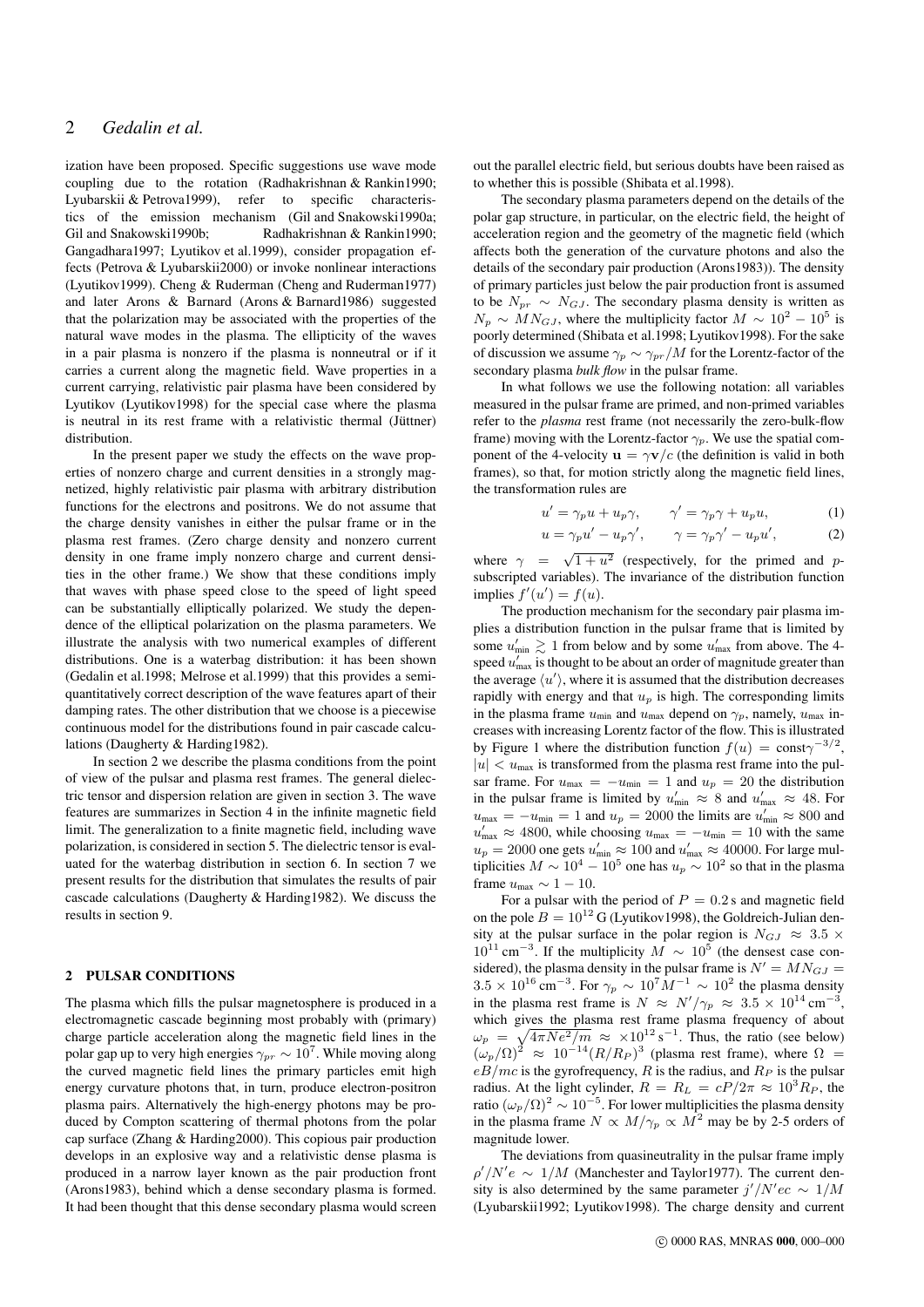## *Waves in asymmetric pair plasma* 3

density in the plasma rest frame may be obtained from the following transformation rules:

$$
\rho' = \gamma_p \rho + u_p j/c, \qquad j'/c = \gamma_p j/c + u_p \rho,
$$
\n(3)  
\n
$$
\rho = \gamma_p \rho' - u_p j'/c, \qquad j/c = \gamma_p j'/c - u_p \rho', \qquad (4)
$$

and depend strongly on the details of the density and current distribution. For example, if  $j'/c = \rho' v_p/c = \rho' u_p/\gamma_p$  (all current is due to the convection of the two plasma species with different densities), in the plasma frame  $\rho = \rho'/\gamma_p$ , and  $j = 0$ . More generally, for  $j'/\rho' v_p = \alpha$ , one has

$$
\rho = [\gamma_p (1 - \alpha) + \alpha / \gamma_p] \rho', \tag{5}
$$

$$
j/c = (\alpha - 1)u_p \rho'.\tag{6}
$$

The Lyutikov's (Lyutikov1998) assumption that  $\rho = 0$  corresponds to  $j'/c = \gamma_p \rho'/u_p$  or  $\alpha = c^2/v_p^2$ . It also means that the current in the plasma frame  $j = j'/\gamma_p$  is weak. It is not clear what might ensure the fine tuning  $j'/c = \gamma_p \rho'/u_p$  throughout the pulsar magnetosphere. In general, if  $\alpha$  is not close to unity, the ratio the density and current in the plasma frame  $\rho/Ne \sim j/Nec \sim \gamma_p^2/M$  and can well be large.

#### 3 DISPERSION RELATION AND WAVE PROPERTIES

The dispersion relation is obtained from the matrix equation

$$
\begin{pmatrix} n_{\parallel}^2 - \epsilon_{xx} & -\epsilon_{xy} & -n_{\parallel} n_{\perp} - \epsilon_{xz} \\ -\epsilon_{yx} & n^2 - \epsilon_{yy} & -\epsilon_{yz} \\ -n_{\parallel} n_{\perp} - \epsilon_{zx} & -\epsilon_{zy} & n_{\perp}^2 - \epsilon_{zz} \end{pmatrix} \begin{pmatrix} E_x \\ E_y \\ E_z \end{pmatrix} = 0, \tag{7}
$$

where  $n = kc/\omega$  is the refraction index,  $n_{\parallel} = n \cos \theta$ ,  $n_{\perp} =$  $n \sin \theta$ ,  $\theta$  is the angle between **k** and **B**<sub>0</sub>, and **B**<sub>0</sub> = (0, 0, B<sub>0</sub>) and  $\mathbf{k} = (k_{\perp}, 0, k_{\parallel})$  are the external magnetic field and wave vector, respectively. The dielectric tensor  $\epsilon_{ij}$  is determined by the plasma distribution function. The methods of calculation of the dielectric tensor are well-known and can be found elsewhere (e.g., Gedalin et al. (Gedalin et al.1998)). For our present purposes we use the expressions derived by (Gedalin et al.1998) for the case of onedimensional distribution function  $f = f(u_z)\delta(u_+) / u_+$  (cf. also Lyutikov (Lyutikov1998), Melrose el al. (Melrose et al.1999)):

$$
\epsilon_{xx} = \epsilon_{yy} \equiv \epsilon_{\perp} = 1 + \sum_{s} \frac{\omega_{ps}^2}{\Omega_s^2} [\langle \gamma \rangle_s - 2n_{\parallel} \langle u_z \rangle_s + n_{\parallel}^2 \langle u_z^2 \gamma^{-1} \rangle_s],
$$
\n(8)

$$
\epsilon_{zz} \equiv \epsilon_{\parallel} = 1 - \sum_{s} \frac{\omega_{ps}^2}{\omega^2} W_s(n_{\parallel}) + \sum_{s} \frac{\omega_{ps}^2 n_{\perp}^2}{\Omega_s^2} \langle u_z^2 \gamma^{-1} \rangle_s, \quad (9)
$$

$$
\epsilon_{xy} = -\epsilon_{yx} = -i \sum_{s} \frac{\omega_{ps}^2}{\omega \Omega_s} (1 - n_{\parallel} \langle u_z \gamma^{-1} \rangle_s), \tag{10}
$$

$$
\epsilon_{yz} = -\epsilon_{zy} = -i \sum_{s} \frac{\omega_{ps}^2 n_{\perp}}{\omega \Omega_s} \langle u_z \gamma^{-1} \rangle, \tag{11}
$$

$$
\epsilon_{xz} = \epsilon_{zx} \equiv Q = \sum_{s} \frac{\omega_{ps}^2 n_{\perp}}{\Omega_s^2} (\langle u_z \rangle_s - n_{\parallel} \langle u_z^2 \gamma^{-1} \rangle_s). \tag{12}
$$

(The corresponding expressions of Gedalin et al. (Gedalin et al.1998) lost  $\gamma^{-1}$  in  $\epsilon_{yz}$ .) Here  $u_z = v_z/\gamma c$ ,  $\gamma = \sqrt{1 + u_z^2}$ , and averaging is defined as follows:

$$
\langle \ldots \rangle = \int (\ldots) f_0(u_z) du_z, \qquad (13)
$$

where  $f_0(u_z)$  is the equilibrium (unperturbed) distribution. The subscript s denotes summation over the plasma species (electrons and positrons). Other parameters are defined as usual: the gyrofrequency  $\Omega_s = q_s B_0/m_s c$ , and the plasma frequency  $\omega_{ps}^2 = 4\pi N_s q_s^2/m_s$ . Expressions (8)–(12) take into account both a nonzero charge density and a nonzero current density. The function  $W<sub>s</sub>$  is defined by the integral

$$
W_s(n_{\parallel}) = -\frac{1}{n_{\parallel}} \int \frac{1}{1 - n_{\parallel} v_z + i\tau} \frac{df_{0s}}{du_z} du_z, \quad (14)
$$

with  $\tau \to 0$ .

The off-diagonal terms vanish identically when the distribution functions of the electrons and positrons are the same,  $f_{+}$  = f−. We introduce the following notation:

$$
N_{+} = N_0(1 + \eta), \qquad N_{-} = N_0(1 - \eta), \tag{15}
$$

$$
m_1 = \sum_s (1 + s\eta) \langle \gamma \rangle_s,\tag{16}
$$

$$
m_2 = \sum_s (1 + s\eta) \langle u_z \rangle_s,\tag{17}
$$

$$
m_3 = \sum_s (1 + s\eta) \langle u_z^2 \gamma^{-1} \rangle, \tag{18}
$$

$$
W = \sum_{s} (1 + s\eta) W_s,\tag{19}
$$

$$
\delta_1 = \sum_s (1 + s\eta) = 2\eta,\tag{20}
$$

$$
\delta_2 = \sum_s s(1 + s\eta) \langle u_z \gamma^{-2} \rangle, \tag{21}
$$

where  $s = \pm 1$ . Then the dielectric tensor takes the following form:

$$
\epsilon_{\perp} = 1 + \Delta m_1 - 2\Delta m_2 n \cos \theta + \Delta m_3 n^2 \cos^2 \theta, \qquad (22)
$$

$$
\epsilon_{\parallel} = 1 + \Delta m_3 n^2 \sin^2 \theta - Z^{-2} W,\tag{23}
$$

$$
\epsilon_{xy} = i\sqrt{\Delta}(\delta_2 n \cos \theta - \delta_1)Z^{-1},\tag{24}
$$

$$
\epsilon_{xz} = \Delta m_2 n \sin \theta - \Delta m_3 n^2 \sin \theta \cos \theta, \tag{25}
$$

$$
\epsilon_{yz} = -i\sqrt{\Delta}\delta_2 n \sin\theta Z^{-1},\tag{26}
$$

where  $\Delta = \omega_p^2 / \Omega^2$ ,  $\omega_p^2 = 4\pi N_0 e^2 / m$ ,  $Z = \omega / \omega_p$ ,  $\delta_1 = \rho / N_0 e$ and  $\delta_2 = j/N_0ec$ . These equations are equally valid in the pulsar and plasma frames, provided that the corresponding distribution functions are used for the average calculations. In the *zerobulk-mass-flow* frame one has  $m_2 = 0$ . However, it is not always convenient to work is this frame, so for the time being we leave  $m_2 \neq 0$ , in general.

#### 4 INFINITE MAGNETIC FIELD LIMIT

We start our analysis of the wave features with the infinite magnetic field limit where  $\Delta = 0$ . There are two branches (e.g., Gedalin et al. (Gedalin et al. 1998)): the electromagnetic  $t$  branch with the dispersion relation  $n^2 = 1$ , and the mixed LA (Langmuir-Alfven) branch with the dispersion relation

$$
\frac{\omega^2}{\omega_p^2} = \frac{(n_{\parallel}^2 - 1)W}{n^2 - 1}.
$$
 (27)

One has  $W(n_{\parallel}) > 0$  for  $n_{\parallel} < 1$ , so that there is only one wave in this range, namely the superluminal L-mode with  $n^2 < 1$ . We are particularly interested in the oblique wave with  $|n^2 - 1| \ll$ 1. If  $n_{\parallel} \ll 1$  one has  $W = \langle \gamma^{-3} \rangle \equiv 1/\gamma^*$ . We can use this expression for W in the whole range  $n_{\parallel}$  < 1 bearing in mind (the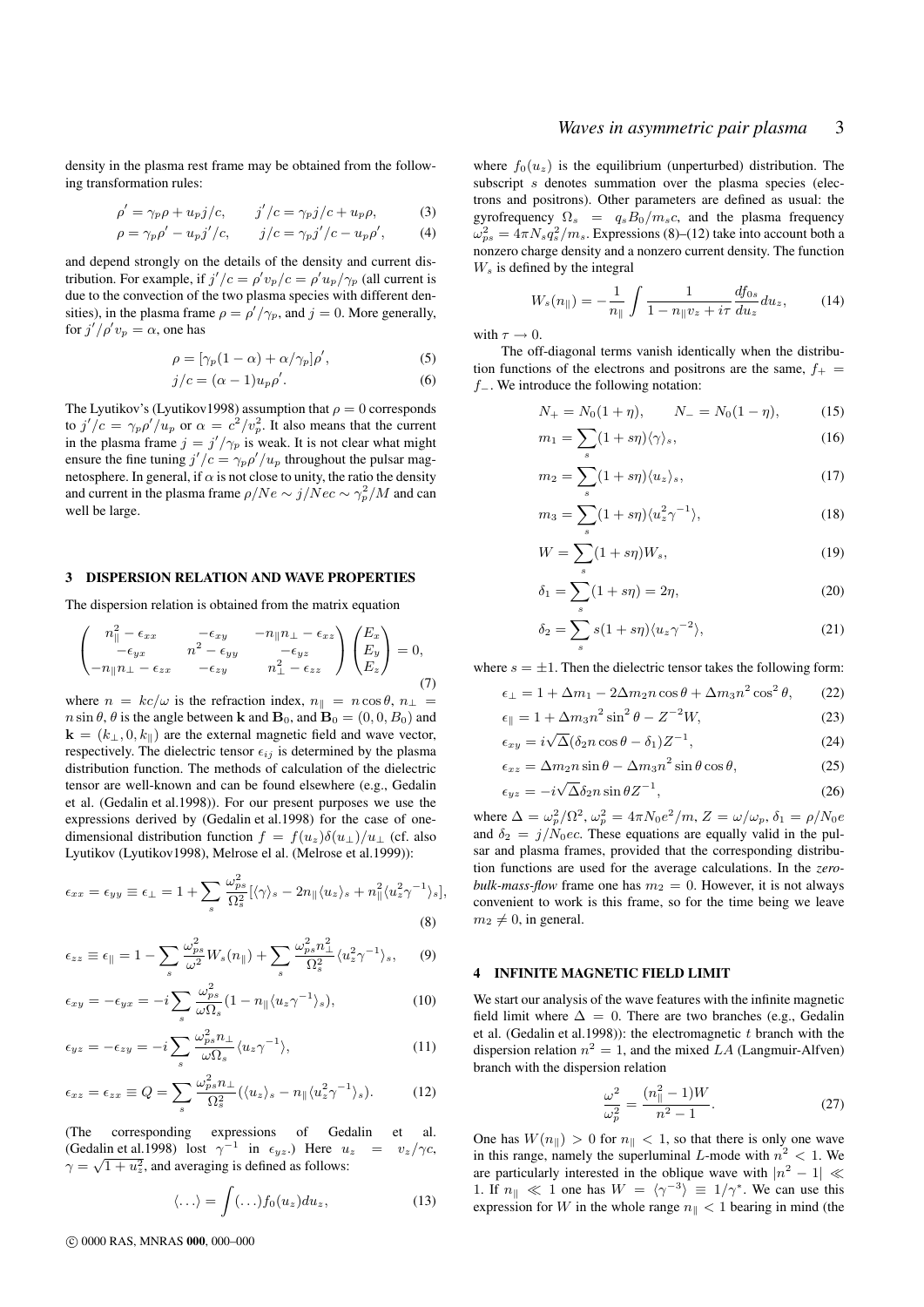## 4 *Gedalin et al.*

relatively weak) dependence of  $\gamma^*$  on  $n_{\parallel}$ . For the L-mode one has  $\omega^2 = \omega_p^2/\gamma^*$  at  $n = 0$ , and  $n^2 = 1 - \omega_p^2 \sin^2 \theta / \omega^2 \gamma^*$  in the high frequency limit, except for  $\theta \approx 0$ .

If the distributions are compact, that is, if there exists  $u_m$ such that  $F = 0$  for  $|u_z| > u_m$ , then the A-wave is undamped in the range  $1 \, < \, n_{\parallel}^2 \, < \, 1/v_m^2$ , where  $v_m^2 \, = \, u_m^2/(1 + u_m^2)$ . We do not analyze the infinite magnetic field further here and refer the reader to earlier studies (Lominadze et al.1979; Gedalin and Machabeli1982; Volokitin et al.1985: Arons & Barnard1986; Lyubarskii1995; Gedalin et al.1998; Melrose et al.1999; Petrova & Lyubarskii2000). Here we only mention that all modes are linearly polarized (either  $E_y \neq 0$  for the t-branch, of  $E_x \neq 0$  and  $E_z \neq 0$  for the LA-branch) in the infinite magnetic field limit.

## 5 FINITE MAGNETIC FIELD

If the magnetic field is not infinite, the complete dispersion equation does not split into two separate equations, and all three components of the electric field are, in general, present in the wave. The dispersion relation may be written in the form

$$
A_2 Z^4 + A_1 Z^2 + A_0 = 0,\t\t(28)
$$

where

$$
A_2 = d_{22}(d_{11}d_{33} - d_{13}^2), \tag{29}
$$

$$
A_1 = d_{11}d_{22}W - d_{11}d_{23}^2 - d_{33}d_{12}^2 + 2d_{12}d_{23}d_{13},
$$
 (30)

$$
A_0 = -Wd_{12}^2,\tag{31}
$$

$$
d_{11} = n^2 \cos^2 \theta (1 - \Delta m_3) + 2n \cos \theta \Delta m_2 - (1 + \Delta m_1),
$$
\n(32)

$$
d_{22} = n^2 (1 - \Delta m_3 \cos^2 \theta) + 2n \cos \theta \Delta m_2 - (1 + \Delta m_1),
$$
\n(33)

$$
d_{13} = -n^2 \sin \theta \cos \theta (1 - \Delta m_3) - n \sin \theta \Delta m_2, \tag{34}
$$

$$
d_{12} = \sqrt{\Delta}(n\cos\theta\delta_2 - \delta_1),\tag{35}
$$

$$
d_{23} = \sqrt{\Delta}n\sin\theta\delta_2,\tag{36}
$$

$$
d_{33} = n^2 \sin^2 \theta (1 - \Delta m_3) - 1. \tag{37}
$$

The polarization ratios are given by

$$
r_x \equiv \frac{E_x}{|\mathbf{E}|} = (d_{12}d_{23} - Z^2 d_{22}d_{13})/D,
$$
\n(38)

$$
r_y \equiv \frac{iE_y}{|\mathbf{E}|} = Z(d_{11}d_{23} - d_{12}d_{13})/D,\tag{39}
$$

$$
r_z \equiv \frac{E_z}{|\mathbf{E}|} = (Z^2 d_{11} d_{22} - d_{12}^2)/D,
$$
\n(40)

$$
D = \left[ (d_{12}d_{23} - Z^2 d_{22} d_{13})^2 \right] \tag{41}
$$

$$
+Z^{2}(d_{11}d_{23}-d_{12}d_{13})^{2}+(Z^{2}d_{11}d_{22}-d_{12}^{2})^{2}]^{1/2}.
$$

Nonzero  $r_y$  implies nonzero elliptical polarization. For an almost electromagnetic (transverse) wave  $r_y \approx \sqrt{2} \approx 0.7$  would mean nearly circular polarization. Since  $d_{11}d_{23} - d_{12}d_{13} \propto \sqrt{\Delta \delta} \ll 1$ , the only way to have substantial elliptical polarization is to require  $d_{22} \approx 0$ , that is,  $|n^2 - 1| \ll 1$ , which, in turn, is possible only for  $Z \gg 1$ .

Let us consider the dispersion relation (28) in more detail in the pulsar frame. We are interested in the waves which do not damp on the Cerenkov resonance. In the case of an exponentially decreasing distribution, such as a relativistic thermal (Jüttner) distribution, it is sufficient to require that  $n_{\parallel} \langle v_z \rangle$  < 1

(Lyutikov1998) to satisfy the weak cyclotron damping condition. However, for the power law spectrum (Daugherty & Harding1982) or flat distribution (Arons & Barnard1986) one has to require that either  $n_{\parallel}v_{\text{max}} < 1$  or  $n_{\parallel}v_{\text{min}} > 1$  (Gedalin et al.1998). The low-frequency longwavelength limit (far below the cyclotron resonance) the condition is stricter:  $\gamma |1 - n \cos \theta v| \ll \Omega / \omega$ . If the polarization forms at  $R \sim 10^3 R_P$  (Cheng and Ruderman1977) then  $\Omega \sim 10^{10} - 10^{11}$  s<sup>-1</sup>, while the observed radiofrequencies are in the range  $10^9 - 10^{11}$  s<sup>-1</sup>, so that  $\omega/\Omega \lesssim 1$ . Together with the previous condition, this gives either  $-1/\gamma_{\text{max}} \ll n_{\parallel} - 1 \lesssim 1/2\gamma_{\text{max}}^2$ or  $1/2\gamma_{\min}^2 \lesssim n_{\parallel} - 1 \ll 1/2\gamma_{\max}$ . For  $\gamma_{\min} = \gamma_1 \approx 10$  and  $\gamma_{\max} =$  $\gamma_4 \approx 10^3$  the second condition cannot be satisfied. We, therefore, restrict ourselves with the range  $-1/\gamma_{\text{max}} \lesssim n_{\parallel} - 1 \lesssim 1/2\gamma_{\text{max}}^2$ .

From the previous analysis it is clear that we are interested in the range  $\theta \ll 1$  and  $n \approx 1$ . Let us define  $n_{\parallel} = 1+\chi$ , where  $|\chi| \ll$ 1. Expanding and retaining leading terms in small parameters  $\chi$ ,  $\theta$ , and  $\Delta$ , one finds  $d_{11} = 2(\chi - \chi_1)$ ,  $d_{22} = -d_{11}d_{33} + d_{13}^2 = \chi - \chi_2$ , where  $\chi_1 = \Delta (m_1 + m_3 - 2m_2)/2$ ,  $\chi_2 = \chi_1 - \theta^2/2$ . Let us first consider the case of the symmetric plasma  $d_{12} = 0$ ,  $d_{23} = 0$ . Then the dispersion relation (28) splits into two separate dispersion relations:

$$
\chi = \chi_2,\tag{42}
$$

$$
Z^{2} = \frac{W(\chi - \chi_{1})}{\chi - \chi_{2}}.
$$
 (43)

The second dispersion relation describes the  $L$  mode (asymptotically approaching  $\chi = \chi_2$ ) and the A mode, whose frequency is limited from above (cf. Gedalin et al. (Gedalin et al.1998)) in view of the requirement  $\chi \lesssim 1/2\gamma_{\text{max}}^2$ . The A-mode is not of interest for us and is not mentioned further.

For the L mode in the high frequency range one has from (43)

$$
\chi = \chi_2 - \frac{W\theta^2}{Z^2}.\tag{44}
$$

Since  $W \leq \langle \gamma \rangle$  the difference between  $n_{\parallel}$  for t (see (42)) and L modes is small at high frequencies and small angles.

Let us now analyze the complete dispersion relation (28). To leading order in small quantities it can be written as

$$
4Z^{2}(Z^{2}-W)(\chi-\chi_{2})^{2}+2\theta^{2}W(\chi-\chi_{2})-(Z^{2}-W)\Delta(\delta_{2}-\delta_{1})^{2}=0.
$$
\n(45)

The solutions are

$$
\chi - \chi_2 = \frac{-\theta^2 W Z^2 \pm \sqrt{\theta^4 W^2 Z^4 + 4(Z^2 - W) Z^2 \Delta (\delta_2 - \delta_1)^2}}{4Z^2 (Z^2 - W)}
$$
(46)

The refraction index  $n = n_{\parallel}/\cos\theta = 1 + \chi + \theta^2/2$  in the same approximation. Eq. (46) can be used in (38)–(39) to obtain

$$
\left|\frac{E_y}{E_x}\right| = \frac{2Z^2|\chi - \chi_2|}{\sqrt{\Delta}Z|\delta_2 - \delta_1|}.\tag{47}
$$

.

The relations (46) and (47) provide the general solution for the wave properties, albeit in implicit form due to  $W$  being a function of  $n_{\parallel}$ . Unfortunately, there is no universal approximation for W in the range  $-1/2\gamma_{\text{max}} < \chi < 1/2\gamma_{\text{max}}^2$ , so that these relations are of limited usefulness. On the other hand, (28) together can be considered as a parametric representation of  $\omega/\omega_p = Z(n)$  and  $kc/\omega_p =$  $nZ(n)$ . Then (38)–(40) give the polarization features in the parametric form. In the next two sections we illustrate the use of this parametric representation with two different distributions considered in the plasma (waterbag distribution (Arons & Barnard1986)) and pulsar (power-law distribution (Daugherty & Harding1982)) rest frames. The equation (28) is solved with respect to  $Z$ , and  $W$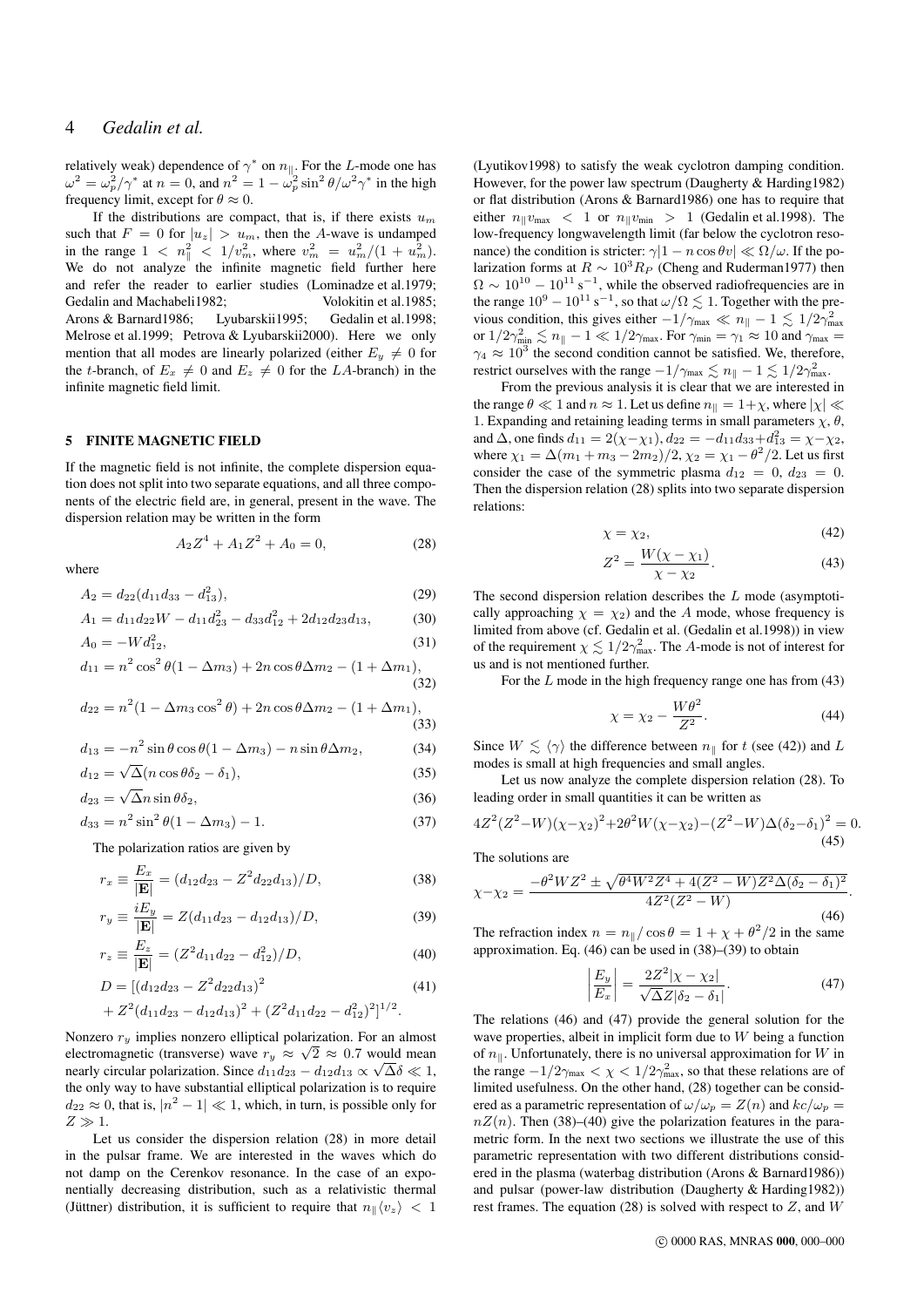is calculated analytically (for the waterbag distribution) or determined numerically (for the power-law distribution).

### 6 EXAMPLE 1: WATERBAG DISTRIBUTION IN THE PLASMA FRAME

In this section we consider the waterbag distribution in the plasma frame. Such distribution was first proposed as an approximation by Arons & Barnard (Arons & Barnard1986) and roughly corresponds to their described pair distribution transformed into the plasma frame. To take into account the nonzero charge and current densities, we consider the waterbag distributions for electrons and positrons that are shifted one relative to the other:

$$
f_{+} = \frac{1+\eta}{u_1+u_2} \Theta(u_2-u_z) \Theta(u_1+u_z), \tag{48}
$$

$$
f_{-} = \frac{1 - \eta}{u_1 + u_2} \Theta(u_2 + u_z) \Theta(u_1 - u_z).
$$
 (49)

These shifted waterbag distributions allow exact calculation of the dispersion relation in the form of algebraic equation, which greatly simplifies the analysis. We expect that the analysis will describe properly the features of the modes in the asymmetric relativistic pair plasma. Gedalin et al. (Gedalin et al.1998) have shown that more realistic distribution functions add dissipation of the waves with the phase velocities  $\omega/k_{\parallel} < u_{-}$ , prohibiting propagation of waves with too low phase velocities (too large  $n > n_m$ , where  $n_m$  is determined by the distribution function,  $n_m = 1/v_m$ for the compact distribution). At the same time in the high phase velocity range, with  $n < n_m$ , the wave features do not depend significantly on the exact form of the distribution and usage of the waterbag distribution is justified and instructive.

With these waterbag distributions one finds:

$$
m_1 = [u_1\gamma_1 + u_2\gamma_2 + \ln((\gamma_1 + u_1)(\gamma_2 + u_2))][u_1 + u_2]^{-1},
$$
\n(50)

$$
m_2 = \eta (u_2 - u_1), \tag{51}
$$

$$
m_3 = \left[\frac{u_1\gamma_1 + u_2\gamma_2}{2} - \frac{1}{2}\ln\left(\frac{\gamma_1 + u_1}{\gamma_2 - u_2}\right)\right] \left[u_1 + u_2\right]^{-1}, \quad (52)
$$

$$
\delta_1 = 2\eta,\tag{53}
$$

$$
\delta_2 = 2(\gamma_2 - \gamma_1)/(u_1 + u_2),\tag{54}
$$

$$
W = \frac{2}{u_1 + u_2} \left( \frac{v_1}{1 - n^2 \cos^2 \theta v_1^2} + \frac{v_2}{1 - n^2 \cos^2 \theta v_2^2} \right)
$$
 (55)

$$
+\frac{\eta n \cos \theta (v_2^2-v_1^2)}{(u_1+u_2)(1-n^2 \cos^2 \theta v_1^2)(1-n^2 \cos^2 \theta v_2^2)}.
$$

The expressions (53)–(55) are used below for the graphical presentation of the polarization. Being particularly interested in the circular (elliptical) polarization, we use the ratio

 $r_y = iE_y/\sqrt{E_x^2 + E_y^2 + E_z^2}$  as the signature of ellipticity ( $E_x$  and  $E_z$  are in phase and are chosen to be real, so that  $iE_y$  is also real).

Figure 2 shows the ellipticity as a function of frequency for several different angles of propagation:  $\theta = 1^{\circ}$ ,  $2^{\circ}$ , and  $5^{\circ}$ . Only one mode is shown for clarity. The plasma parameters chosen are:  $\Delta = 10^{-8}$ ,  $u_0 = 2$ ,  $\bar{u} = 0.01$ ,  $\eta = 0.005$ , which corresponds to  $\delta_1 = 0.01$  and  $\delta_2 = 0.009$ . The ellipticity  $r_y$  rapidly decreases to nearly zero as the propagation angle increases. At small angles the ellipticity is still not negligible, despite the very small parameter ∆. The ellipticity increases with increasing frequency. It should be noted that only the range  $\omega/\omega_p \ll \sqrt{1/\Delta}$  is of physical significance because of the initial assumption  $|\omega - k_z v_z| \ll \Omega \langle \gamma \rangle$ .

That means that only the range  $\omega/\omega_p < 10^3$  should be seriously considered.

Figure 3 shows the same dependence but for  $\Delta = 10^{-6}$ . The ellipticity is substantially stronger even at the frequency  $\omega/\omega_p \sim$  $10^2$ .

Figure 4 shows the dependence of the effect on the sign of  $\eta$ and  $\bar{u}$ :  $\eta = 0.005$ ,  $\bar{u} = 0.01$  (crosses),  $\eta = 0.005$ ,  $\bar{u} = -0.01$ (diamonds),  $\eta = -0.005$ ,  $\bar{u} = 0.01$  (triangles),  $\eta = -0.005$ ,  $\bar{u} = -0.01$  (circles). For this figure  $\Delta = 10^{-6}$  and  $\theta = 1^{\circ}$ . Note that the sense of the polarization depends on the sign of the parameters.

The sense of the polarization depends also on the magnitude of the parameters, as can be seen from Figure 5, where we show the ellipticity for two different values of the parameter  $\eta$  and  $\bar{u}$ :  $\eta = 0.005, \bar{u} = 0.01$  (crosses),  $\eta = 0.01, \bar{u} = 0.01$  (diamonds), and  $\eta = 0.005$ ,  $\bar{u} = 0.02$  (triangles). In general, sense of polarization is determined by the sign of  $d_{11}d_{22} - d_{12}^2$  (see Eq. (39)) which depends on the refraction index or frequency. For  $|n^2 - 1| \ll \sin^2 \theta \ll 1$ , the sense of the polarization is determined by  $\delta_2 - \delta_1$ , that is, by the gyrotropic term  $\epsilon_{12}$ .

#### 7 EXAMPLE 1: POWER-LAW DISTRIBUTION IN THE PULSAR FRAME

Working in the plasma rest frame has the advantage of the direct comparison with the conventional results of the plasma physics, usually derived in the center-of-mass frame. However, all analytically and numerically determined pair distributions are obtained in the pulsar frame. Moreover, consideration in the pulsar frame allows direct comparison with observations without additional frame transformation. In this section we analyze the distribution of the kind:

$$
f = \begin{cases} 0, & u < u_1 \\ f_m(\gamma/\gamma_2)^{\alpha_1}, & u_1 < u < u_2 \\ f_m(\gamma/\gamma_2)^{\alpha_2}, & u_2 < u < u_3 \\ f_m(\gamma_3/\gamma_2)^{\alpha_2}(\gamma/\gamma_3)^{\alpha_3}, & u_3 < u < u_4 \\ 0, & u_4 < u \end{cases}
$$
 (56)

A distribution of this shape was obtained by Daugherty & Harding (Daugherty & Harding1982). The parameters derived from their Fig. 7 are as follows (very approximately):  $u_1 = 10$ ,  $u_2 = 30$ ,  $u_3 = 300$ , and  $u_4 = 3000$ , while the multiplicity  $M \sim 10^4$ . These parameters are found for the Crab pulsar. For pulsars with periods around 0.5 s the multiplicity is  $\sim 10^3$ . The energies are also expected to be lower. The power spectra indices are  $\alpha_1 \approx 2$ ,  $\alpha_2 \approx -3/2$ , and  $\alpha_3 \approx -2$ . The analytic fit for this distribution (smoothed by properly chosen tanhs) and its counterpart in the frame moving with the velocity  $u_2$  is shown in Figure 6. We choose such distribution for both the positrons and electrons, normalizing them in the ratio  $1 + \eta$  to  $1 - \eta$ , and with a relative drift  $\bar{u} = u_+ - u_-$  applied to all  $u_{1,2,3,4}$ . Figure 7 shows these distributions for the case where  $\eta = 10^{-4}$  and  $\bar{u} = -5$ , so that in the pulsar frame the relative density and current are  $\delta_1 = 2 \times 10^{-4}$ and  $\delta_2 = 10^{-4}$ , respectively. It is worth noting that the frame moving with the velocity  $u_2$  is not the zero-bulk-flow frame, which has  $u_p = 44.5.$ 

The angle  $\theta = 5^\circ$  in the plasma frame corresponds to the angle  $\approx \theta/2\gamma_p \approx 0.1^\circ$  in the pulsar frame. Figure 8 shows the dependence of the frequency of L mode on  $n_{\parallel}$  − 1 for different angles of propagation: circles stand for  $\theta = 0.3^{\circ}$ , diamonds for  $\theta = 0.1^{\circ}$ ,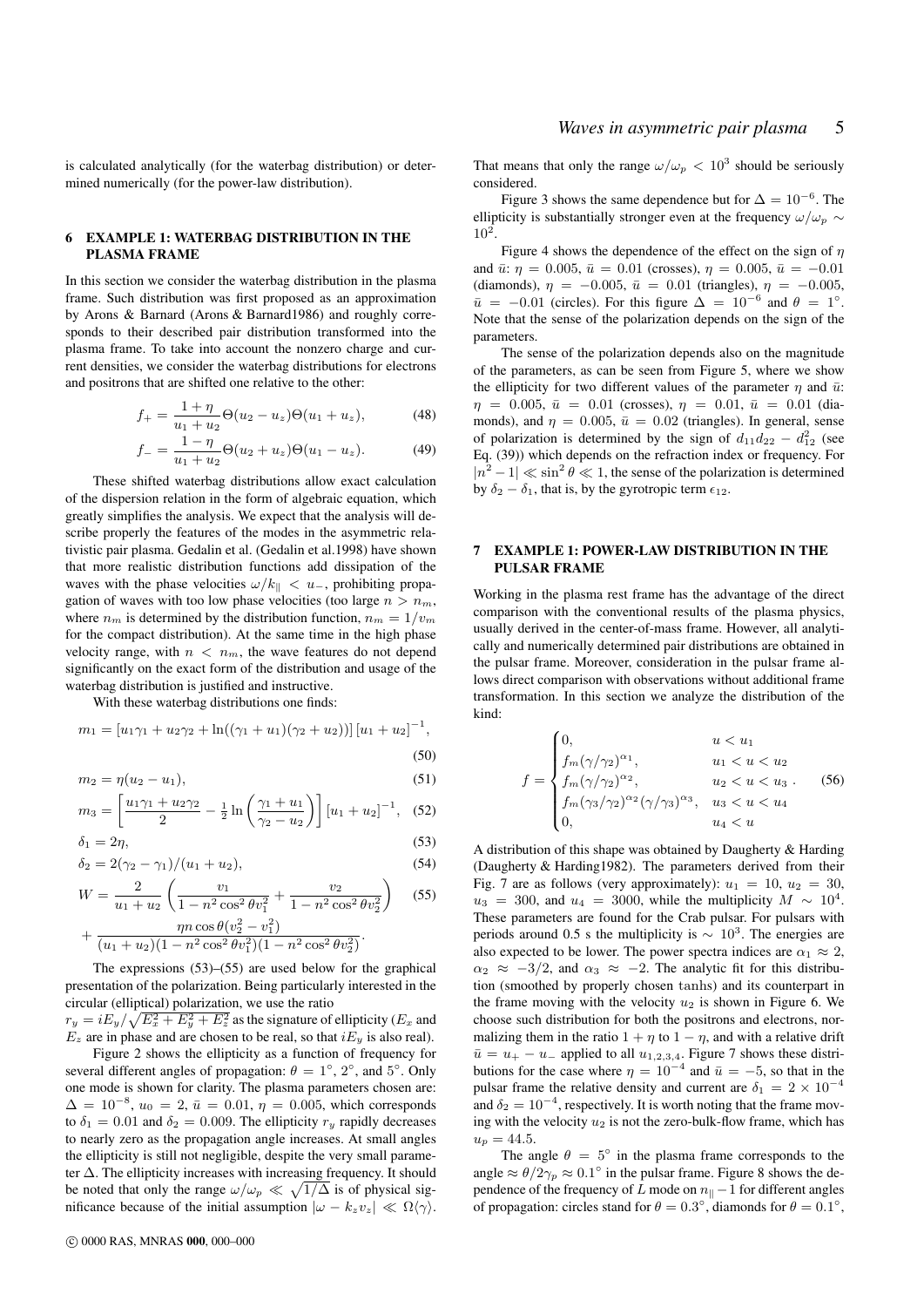# 6 *Gedalin et al.*

triangles for  $\theta = 0.03^{\circ}$ , and crosses for  $\theta = 0.001^{\circ}$ . The parameter  $\Delta = 10^{-5}$ . The corresponding ellipticity is shown in Figure 9. The ellipticity for  $\theta = 0.3^{\circ}$  is negligible and is not shown. The ellipticity increases with increasing frequency and decreasing angle. For  $\theta = 0.001^{\circ}$  the mode is completely circularly polarized at  $\omega/\omega_p > 40$ . The transition from complete linear polarization to the circular polarization is rather sharp. For larger angles of propagation the elliptic polarization corresponds in fact to the transition region from the linear to circular polarization, only this region is rather wide.

## 8 CIRCULAR POLARIZATION IN PULSAR RADIO EMISSION

Data on circular polarization (CP) of pulsar radio emission has been reviewed by (Han et al.1998; Han et al.2000). In brief, (Han et al.2000) reported that: (1) CP can occur in both core and conal emission, (2) it can reverse sense (handedness), not necessarily in the centre of the profile, (3) there is no correlation with the position angle (PA) of the linear polarization for core emission, (4) there is a strong correlation for conal emission between the sense of circular polarization and the sign of the time derivation of PA (right hand CP and increasing PA), and (5) there is no systematic variation of CP with frequency, and many pulsars exhibit similar CP over a wide range of frequencies. These data refer to the CP averaged over many individual pulsars. In some pulsars the CP in individual pulsars is high and varies from pulse to pulse, such that the pulse-averaged CP is very much smaller than the characteristic CP in an individual pulse (Manchester et al.1975; Stinebring et al.1984). There is no entirely satisfactory explanation for the origin CP (Radhakrishnan & Rankin1990; Kazbegi et al.1991; Radhakrishnan1992). The possible explanations can be separated into two classes: the CP is intrinsic to the emission process, or the CP is imposed as a propagation effect. The very high degree of CP in some individual pulses is difficult to reconcile with any possible pulsar emission mechanism, and we concentrate here on the possibilities of explaining the CP in terms of a propagation effect. There are several possibilities, most of which rely in some way on an electron-positron asymmetry.

We discuss one possibility: the emission occurs in a region where the modes are essentially linearly polarized, with the emission mechanism favouring one mode over the other. There is evidence that the radiation does escape as a mixture of two orthogonal wave modes, with opposite CPs, and that the net polarization depends on the ratio of the intensities in these two modes (McKinnon & Stinebring2000). As the radiation propagates outward it should stay in its initial wave modes, as the properties of these modes, including the ellipticity of the polarization, change as the plasma parameters and the angle of propagation change. Our results show that the ellipticity depends strongly on the parameter  $\omega_p/\Omega$ , in the sense that the CP is not significant when this parameter is too small. For example, for the power-law distribution in the pulsar frame (extending from  $u_{\text{min}} = 1$  to  $u_{\text{max}} = 300$ , with the multiplicity  $M \sim 10^4$  and density and current parameters  $\delta_1 = 2 \times 10^{-4}$  and  $\delta_2 = 10^{-4}$ , respectively), elliptical polarization is significant only for  $\theta \lesssim 0.1^\circ$  in the pulsar frame. This range may be considered as the transition zone from the linear polarization regime (at larger angles) to the circular polarization regime. CP dominates at angles  $\sim 0.01^{\circ}$ . This model implies that the natural modes are linear in the inner magnetosphere and elliptical only far from the surface at the distance of about  $10^3$  pulsar radii (de-

pending on the plasma and magnetic field characteristics). If the radio spectrum forms well inside the magnetosphere, at  $R \leq 10^2 R_p$ (Cordes1992), the electromagnetic waves propagate outward initially as linearly polarized waves, evolving into (partly) circularly polarized waves as  $\omega/\omega_p$ ,  $\omega_p/\Omega$ ,  $\theta$  change. At some point, called the polarization limiting region, the birefringence of the plasma becomes unimportant and the polarization is fixed at that point.

The polarization limiting region (Cheng and Ruderman1977; Petrova & Lyubarskii2000), is where the characteristic distance over which waves in the two modes get out of phase becomes larger than the dimensions of the system. Specifically, it is where the difference between the refractive indices for the two (nearly degenerate almost electromagnetic) modes satisfies  $|n_1 - n_2|$ .  $\lambda/L$ , where  $\lambda$  is the wavelength and L is the typical scale of the plasma/magnetic field inhomogeneity (curvature). This condition implies the breakdown of the so-called adiabatic walking (Cheng and Ruderman1977), where the local polarization is determined by the properties of the local modes in the approximation of the geometrical optics. In order that significant CP be observed, the natural modes must be significantly elliptically polarized at the polarization limiting region (Cheng and Ruderman1977). The location of the polarization limiting region depends on the propagation angle, the frequency, and on the inhomogeneous of the plasma (Arons & Barnard1986; Petrova & Lyubarskii2000). A detailed investigation is warranted, but has yet to be carried out.

As mentioned there are several other ways in which CP can arise as a propagation effect. One way is through cyclotron damping: cyclotron damping can affect the polarization by preferentially damping one mode compared with the other as the waves propagate through the region where the cyclotron resonance occurs (Kennett et al.2000). Cyclotron damping is different for the two CPs whenever the distributions of electrons and positrons are not identical. Another possibility is that the radiation is scattered by inhomogeneities along the ray path, and such scattering leads to CP that depends on the ellipticity of the natural modes in the scattering region, as well as on the details of the scattering. A systematic investigation of these and other possible causes for the CP is needed, and any such investigation will require a knowledge of the CP of the natural modes and of its dependence on the plasma parameters.

## 9 CONCLUSIONS

We derive a general dispersion relation for low-frequency,  $|\omega - \rangle$  $|k_{\parallel} v_{\parallel}| \ll \Omega/\gamma$ , waves in a relativistic pair plasma with nonzero charge and current densities in the plasma, and with distributions of electrons and positrons in either the pulsar or plasma frames. The inclusion of nonzero charge and current densities implies that the natural wave modes are elliptically polarized. The ellipticity depends on the charge and current densities, denoted here by the parameters  $\rho/Ne$  and  $j/Nec$ , and also depends on both the wave frequency and angle of propagation. A motivation for this investigation is the interpretation of the circular polarization (CP) of pulsar radio emission. Although the interpretation of the CP remains unclear, a plausible explanation is that the radiation emerges in a mixture of the two natural wave modes, and that these are elliptically polarized due to the nonneutrality of the plasma. The results derived in this paper are needed for any systematic investigation of the interpretation of the CP as a propagation effect.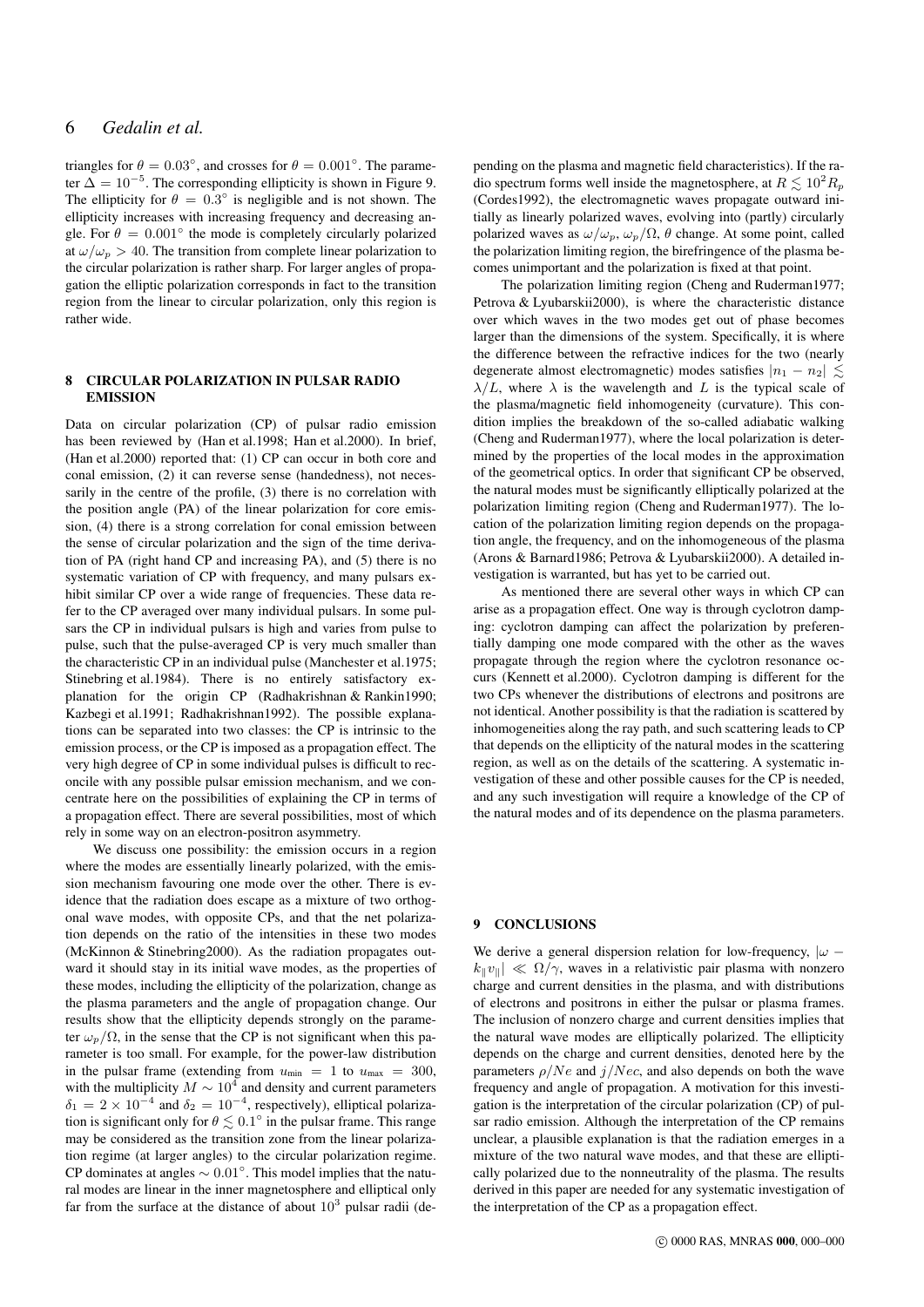#### ACKNOWLEDGMENTS

The authors are grateful to Yu. Lyubarsky for stimulating discussions and to Qinghuan Luo for helpful comment. This research was supported in part by Israel Science Foundation under grant No. 170/00-1.

#### **REFERENCES**

- Arons J., 1983, ApJ., 266, 175.
- Arons J. & Barnard J.J., 1986, ApJ, 302, 120.
- Cheng A.F. & Ruderman M.A., 1977, ApJ, 212, 800.
- Cordes J.M., in *The Magnetospheric Structure and Emission Mechanisms of Radio Pulsars* (eds T.H. Hankins, J.M. Rankin and J.A. Gill, Pedagogical University Press, Zielona Góra, Poland, 1992), p. 253.
- Daugherty J.K. & Harding A.K., 1982, ApJ, 252, 337.
- Gangadhara R.T., 1997, A&A, 327, 155.
- Gedalin M.E. & Machabeli G.Z., 1982, Soviet Astron. Lett., 8, 153.
- Gedalin M., Melrose D.B. & Gruman E., 1998, Phys. Rev. E, 57, 3399.
- Gil J.A. & Snakowski J.K., 1990a, A&A, 234, 237.
- Gil J.A. & Snakowski J.K., 1990b, A&A, 234, 269.
- Han J.L., Manchester R.N., Xu R.X. & Qiao G.J., 1998, MNRAS, 300, 373.
- Han J.L., Manchester R.N. & Qiao G.J., 2000, in Kramer, M.,
- Wex, N. & Wielebinski, R. (eds) 2000, Pulsar Astronomy 2000 and Beyond, Proc. IAU Colloquium 177, Astron. Soc. Pacific., p.
- 251.
- von Hoensbroech A. & Lesch H., 1999, A&A, 342, L57.
- von Hoensbroech A., Kijak J. & Krawczyk A., 1998a, A&A, 334, 571.
- Kazbegi A.Z., Machabeli G.Z. & Melikidze G.I., 1991, MNRAS, 253, 377.
- Kennett, M.P., Melrose, D.B. & Luo, Q., 2000, J. Plasma Phys. (in press).
- Lominadze J.G., Mikhailovskii A.B. & Sagdeev R.Z., 1979, Zh. Eksp. Teor. Fiz., 77, 1951.
- Lominadze J.G., Machabeli G.Z. & Usov V.V., 1983, ApSS, 90, 19.
- Lyubarskii Y.E., 1992, A&A, 265, L33.
- Lyubarskii Yu.E., 1995, Astrophys. Space Phys. Rev., 9, 1.
- Lyubarskii Y.E. & Petrova S.A., 1999, ApSS, 262, 379.
- Lyutikov M., 1998, MNRAS, 293, 447.
- Lyutikov M., 1999, ApJ, L37, 525.
- Lyutikov M., Machabeli G. & Blandford R., 1999, ApJ, 512, 804.
- Manchester R.N., Han J.L. & Qiao G.J., 1998, MNRAS, 295, 280.
- Manchester R.N. & Taylor J.H. , Pulsars, 1977, Freeman, San Fransisco.
- Manchester, R.N., Taylor, J.H. & Huguenin, G.R., 1975, ApJ, 196, 83.
- McKinnon, M.M. & Stinebring, D.R., 2000, ApJ, 529,435.
- Melrose D.B., in Pulsars as Physics Laboratories, (eds R.D. Blandford, A. Hewish, A.G. Lyne and L. Mestel, Oxford University Press, 1993) p. 105.
- Melrose D.B., 1995, J. Astrophys. Astron., 16, 137.
- Melrose D.B., Gedalin M., Kennett M.P. & Fletcher C.S., 1999, J. Plasma Phys., 62, 233.
- Petrova S.A. & Lyubarskii Y.E., 2000, A&A, 355, 1168.
- Radhakrishnan, V. 1992, in T.H. Hankins, J.M. Rankin & J.A. Gil

(eds), The magnetospheric structure and emission mechanisms of radio pulsars, proceedings of IAU 128, Pedagogical University Press, Zielona Góra, p. 367.

- Radhakrishnan V. & Rankin J.M., 1990, ApJ, 352, 822.
- Ruderman M.A. & Sutherland P.G., 1975, ApJ, 196, 51.
- Shibata S., Miyazaki J. & Takahara F., 1998, MNRAS, 295, L53. Stinebring, D.R., Cordes, J.M., Weisberg, J.M., Rankin, J.M., &
- Boriakoff, V., 1985, ApJS, 55, 247 & 279.
- Usov V.V., 1987, ApJ, 320, 333.
- Volokitin A.S., Krasnoselskikh V.V. & Machabeli G.Z., 1985, Sov. J. Plasma Phys., 11, 531.
- Zhang B. & Harding A.K., 2000, ApJ, 532, 1150.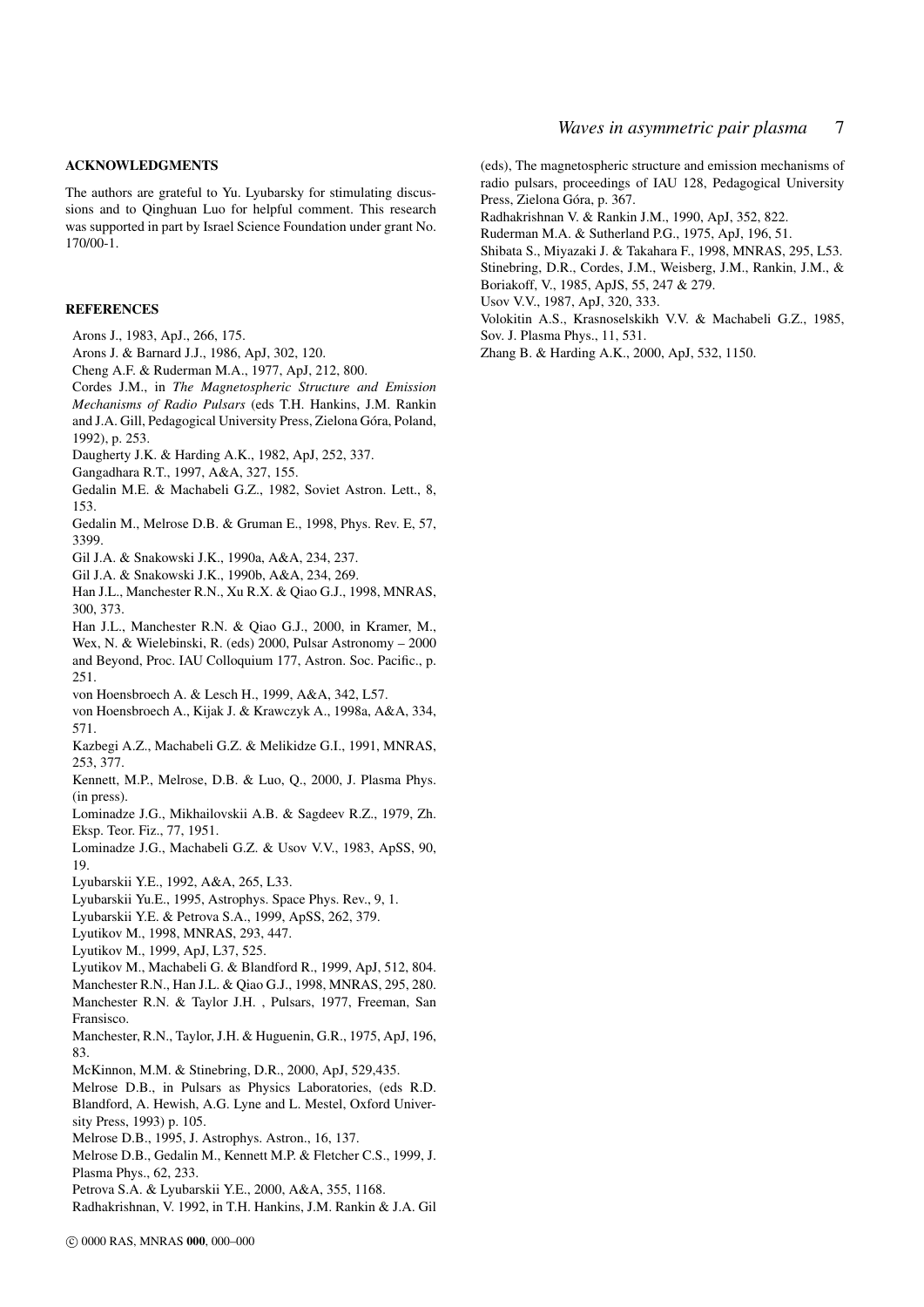

0 200 400 600 800 1000 1200 1400 1600 1800 2000 00  $\mathbf{0}$  $\overline{0}$ .  $\overline{0}$ .  $\overline{0}$ .  $0.1<sub>+</sub>$  $\overline{0}$ .  $\overline{0}$ .  $\overline{0}$ .  $0.1$  $0.2$ omega ry parameters

**Figure 2.** Ellipticity for  $\Delta = 10^{-8}$ ,  $u_0 = 2$ ,  $\bar{u} = 0.01$ ,  $\eta = 0.005$ , and different propagation angles  $\theta = 1^\circ$  (crosses),  $\theta = 2^\circ$  (diamonds), and  $\theta = 5^{\circ}$  (triangles), as a function of frequency.



**Figure 3.** Ellipticity for  $\Delta = 10^{-6}$ ,  $u_0 = 2$ ,  $\bar{u} = 0.01$ ,  $\eta = 0.005$ , and different propagation angles  $\theta = 1^\circ$  (crosses),  $\theta = 2^\circ$  (diamonds), and  $\theta = 5^{\circ}$  (triangles), as a function of frequency.



Figure 4. Ellipticity for  $\Delta = 10^{-6}$ ,  $\theta = 1^{\circ}$ , and various pairs of  $\eta$  and  $\bar{u}$ :  $\eta = 0.005$ ,  $\bar{u} = 0.01$  (crosses),  $\eta = 0.005$ ,  $\bar{u} = -0.01$  (diamonds),  $\eta = -0.005$ ,  $\bar{u} = 0.01$  (triangles),  $\eta = -0.005$ ,  $\bar{u} = -0.01$  (circles).

**Figure 1.** Transformation of the distribution  $f(u) \propto \gamma^{-3/2}$  from the plasma ((a) and (c)) to the pulsar ((b), (c), and (e)) rest frame. The parameters are chosen as follows: for (a) and (b)  $u_{\text{max}} = -u_{\text{min}} = 1, u_p = 20$ ; for (c)  $u_{\text{max}} = -u_{\text{min}} = 1$ ,  $u_p = 2000$ ; for (d) and (e)  $u_{\text{max}} = -u_{\text{min}} = 10$ ,  $u_p = 2000.$ 

c 0000 RAS, MNRAS 000, 000–000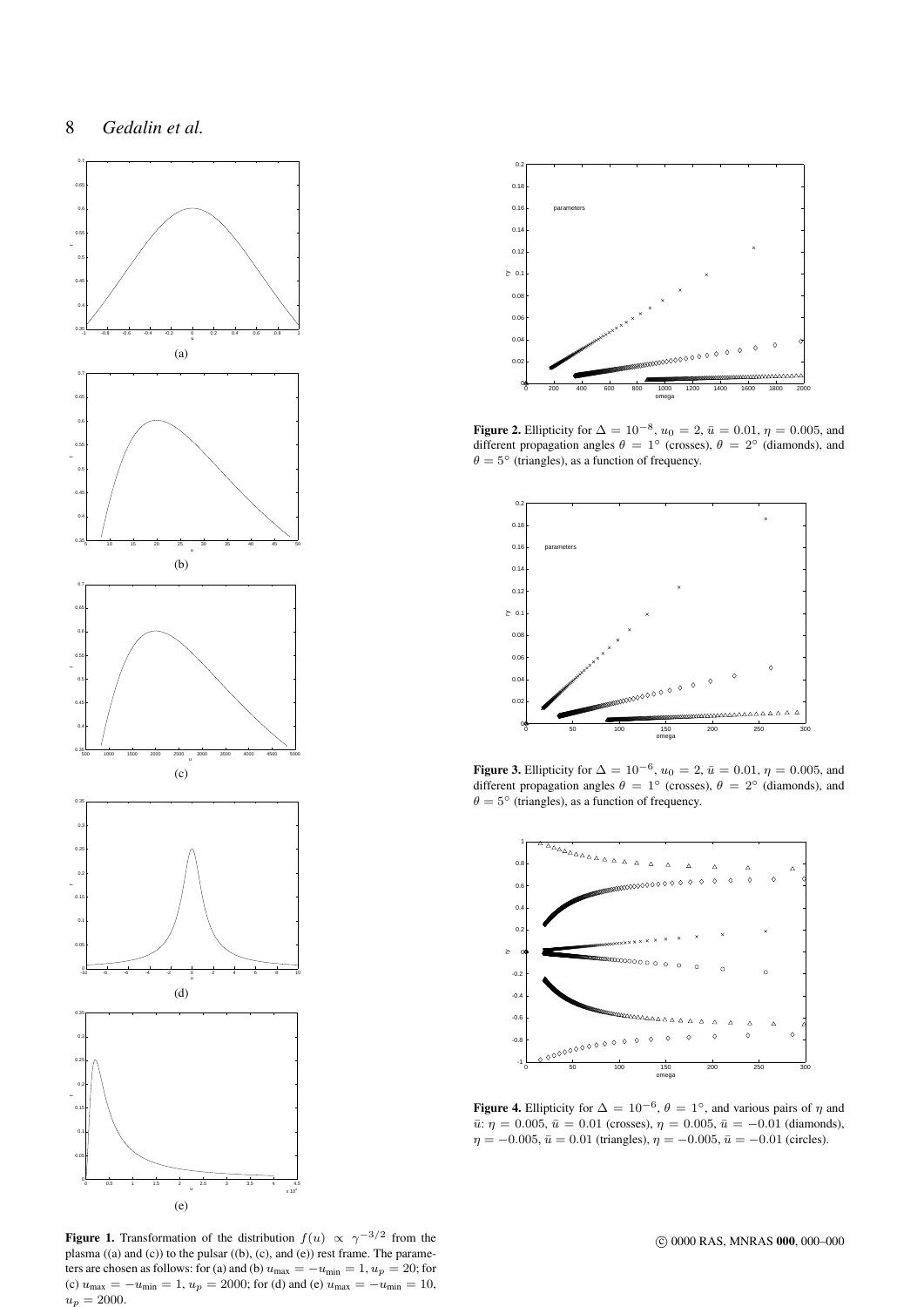

**Figure 5.** Ellipticity for  $\Delta = 10^{-6}$ ,  $\theta = 1^{\circ}$ , and two the following values of  $\eta$  and  $\bar{u}$ :  $\eta = 0.005$ ,  $\bar{u} = 0.01$  (crosses),  $\eta = 0.01$ ,  $\bar{u} = 0.01$ (diamonds), and  $\eta = 0.005$ ,  $\bar{u} = 0.02$  (triangles).



Figure 6. (a) The distribution numerically found by Daugherty & Harding (Daugherty & Harding1982) in the pulsar frame. (b) The same distribution transformed in the frame moving with the velocity of the distribution maximum. Not normalized.



Figure 7. The two shifted distributions in the pulsar (a) and positron (b) frame. See explanations in the text.



**Figure 8.** Frequency vs.  $n_{\parallel} - 1$  for  $\Delta = 10^{-5}$  and various angle of propagation:  $\theta = 0.3^{\circ}$  (circles),  $\theta = 0.1^{\circ}$  (diamonds),  $\theta = 0.03^{\circ}$  (triangles), and  $\theta = 0.001$ ° (crosses).